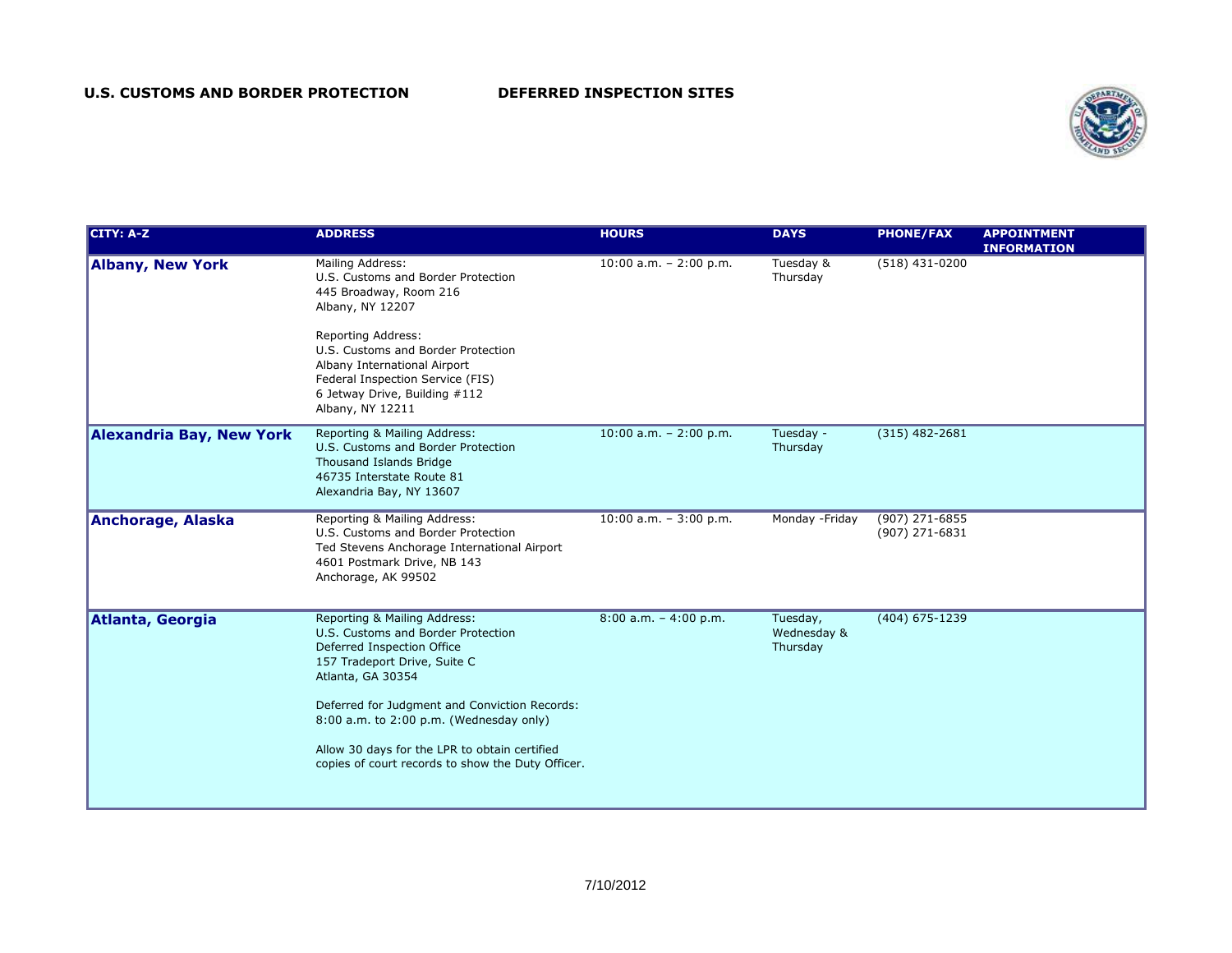

| <b>CITY: A-Z</b>             | <b>ADDRESS</b>                                                                                                                                                                                                                                                                         | <b>HOURS</b>               | <b>DAYS</b>           | <b>PHONE/FAX</b>                                           | <b>APPOINTMENT</b><br><b>INFORMATION</b> |
|------------------------------|----------------------------------------------------------------------------------------------------------------------------------------------------------------------------------------------------------------------------------------------------------------------------------------|----------------------------|-----------------------|------------------------------------------------------------|------------------------------------------|
| <b>Baltimore, Maryland</b>   | Mailing address:<br>U.S. Customs and Border Protection<br>ATTN: Deferred Inspections 40<br>S. Gay Street<br>Baltimore, Maryland 21202                                                                                                                                                  | $8:00$ a.m. $-2:00$ p.m.   | Monday - Friday       | $(410) 865 - 2100,$<br>Option 1<br>FAX: (410) 962-<br>9474 |                                          |
|                              | <b>Reporting Address:</b><br>U.S. Customs and Border Protection<br><b>BWI Airport</b><br>Lower Level, Pier E<br>Baltimore, MD 21202                                                                                                                                                    |                            |                       |                                                            |                                          |
| <b>Boise, Idaho</b>          | Mailing address:<br>2873 West Apollo Street<br>Boise, ID 83705<br><b>Reporting Address:</b><br>U.S. Customs and Border Protection<br>1185 South Vinnell Way<br>Boise, ID 83709                                                                                                         | 10:00 a.m. $-3:00$ p.m.    | Tuesday &<br>Thursday | (208) 334-9062<br>FAX: (208) 334-<br>9058                  |                                          |
| <b>Boston, Massachusetts</b> | Mailing address:<br>U.S. Customs and Border Protection<br>500 Terminal E<br>Logan International Airport<br>Boston, MA 02128<br><b>Reporting Address:</b><br>U.S. Customs and Border Protection<br>Logan International Airport<br>Terminal E, Lower Level, Room 500<br>Boston, MA 02128 | $8:00$ a.m. $-4:00$ p.m.   | Monday -<br>Thursday  | $(617) 568 - 1810$                                         |                                          |
| <b>Buffalo, New York</b>     | Reporting & Mailing Address:<br>U.S. Customs and Border Protection<br>Peace Bridge Plaza<br>Buffalo, NY 14213                                                                                                                                                                          | $10:00$ a.m. $- 2:00$ p.m. | Tuesday -<br>Thursday | $(716) 888 - 4926$                                         |                                          |
| <b>Champlain, New York</b>   | Reporting & Mailing Address:<br>U.S. Customs and Border Protection<br>Champlain Port of Entry<br>237 West Service Road, Interstate 87<br>Champlain, NY 12919                                                                                                                           | 10:00 a.m. $- 2:00$ p.m.   | Tuesday -<br>Thursday | $(518)$ 298-8346                                           |                                          |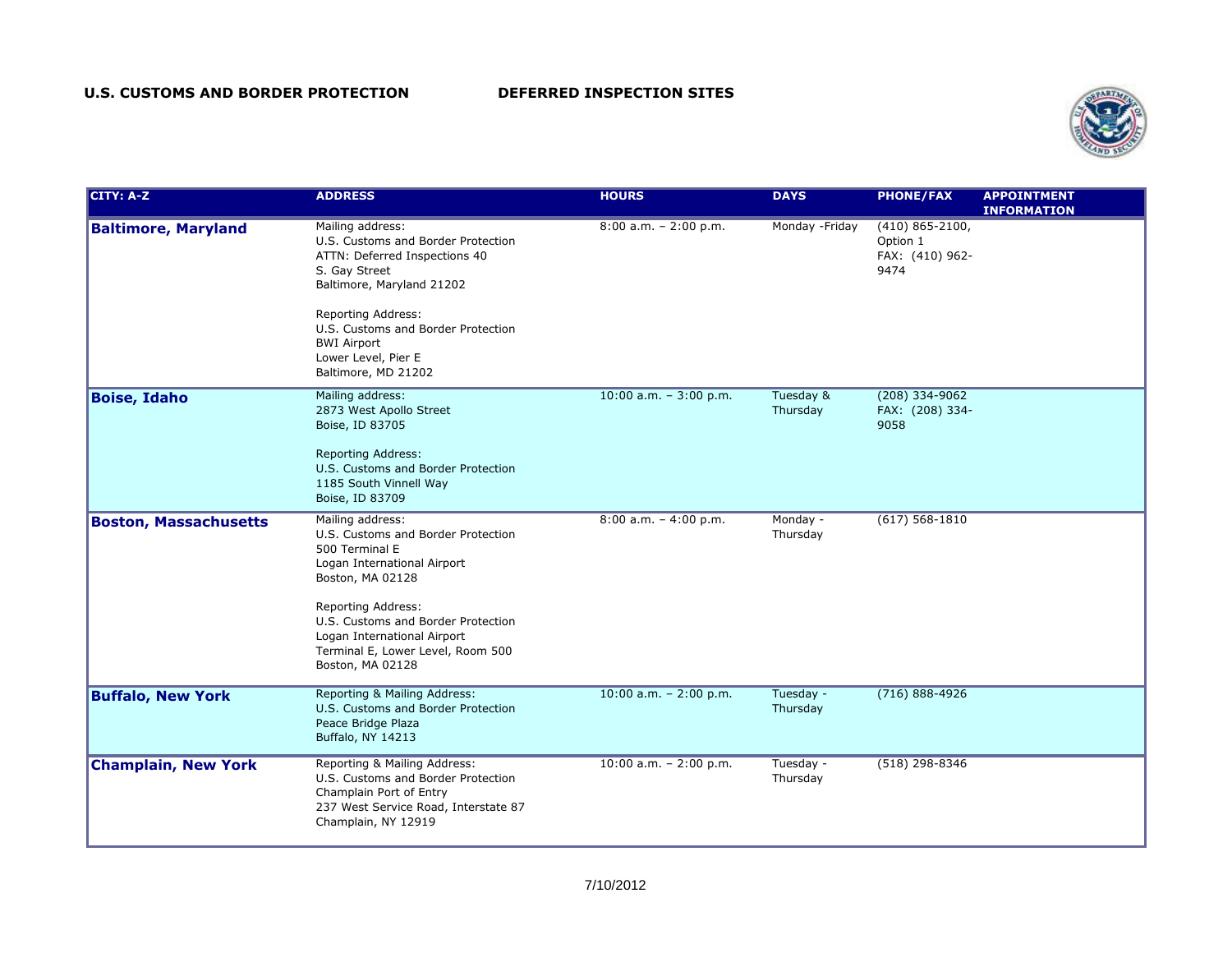

| <b>CITY: A-Z</b>                                  | <b>ADDRESS</b>                                                                                                                                                                                                                                                                                                         | <b>HOURS</b>             | <b>DAYS</b>             | <b>PHONE/FAX</b>                                            | <b>APPOINTMENT</b><br><b>INFORMATION</b> |
|---------------------------------------------------|------------------------------------------------------------------------------------------------------------------------------------------------------------------------------------------------------------------------------------------------------------------------------------------------------------------------|--------------------------|-------------------------|-------------------------------------------------------------|------------------------------------------|
| <b>Charleston, South Carolina</b>                 | Reporting & Mailing Address:<br>U.S. Customs and Border Protection<br>Charleston International Airport<br>5500 International Blvd., Box 116<br>Charleston, SC 29418                                                                                                                                                    | $9:00$ a.m. - 2:00 p.m.  | Wednesday only          | (843) 552-2794<br>(843) 552-2696                            |                                          |
| <b>Charlotte Amalie, Virgin</b><br><b>Islands</b> | Mailing address:<br>U.S. Customs and Border Protection,<br>Attn: Deferred Inspection<br>5500 Veterans Drive<br>Federal Bldg. Room 248<br>Charlotte Amalie, St. Thomas, USVI 00801<br><b>Reporting Address:</b><br>U.S. Customs Border Protection<br>Cyril E. King Airport<br>Charlotte, Amalie, St. Thomas, USVI 00801 | $8:00$ a.m. $-4:00$ p.m. | Monday - Friday         | (340) 774-4279<br>(340) 774-4554                            |                                          |
| <b>Charlotte, North Carolina</b>                  | Mailing address:<br>U.S. Customs and Border Protection<br>1901 Cross Beam<br>Charlotte, NC 28217<br><b>Reporting Address:</b><br>U.S. Customs and Border Protection<br>Charlotte Douglas International Airport<br>International Arrivals, Lower Level, Zone D<br>Charlotte, NC 28217                                   | 10:00 a.m. $-1:00$ p.m.  | Monday and<br>Wednesday | $(980)$ 235-1600                                            |                                          |
| <b>Chicago, Illinois</b>                          | Reporting & Mailing Address:<br>U.S. Customs and Border Protection<br>536 S. Clark Street, Suite 1035<br>Chicago, Illinois 60605                                                                                                                                                                                       | 7:30 a.m. - 4:30 p.m.    | Monday - Friday         | $(312) 834 - 0908$<br>FAX: (312) 834-<br>0918               |                                          |
| Cincinnati, Ohio                                  | Reporting & Mailing Address:<br>U.S. Customs and Border Protection<br>4243 Olympic Blvd. Suite 210<br>Erlanger, KY 41018                                                                                                                                                                                               | 9:30 a.m. -2:00 p.m.     | Monday - Friday         | (859) 767-7002<br>Ext 238 or 240<br>FAX: (859) 767-<br>7016 |                                          |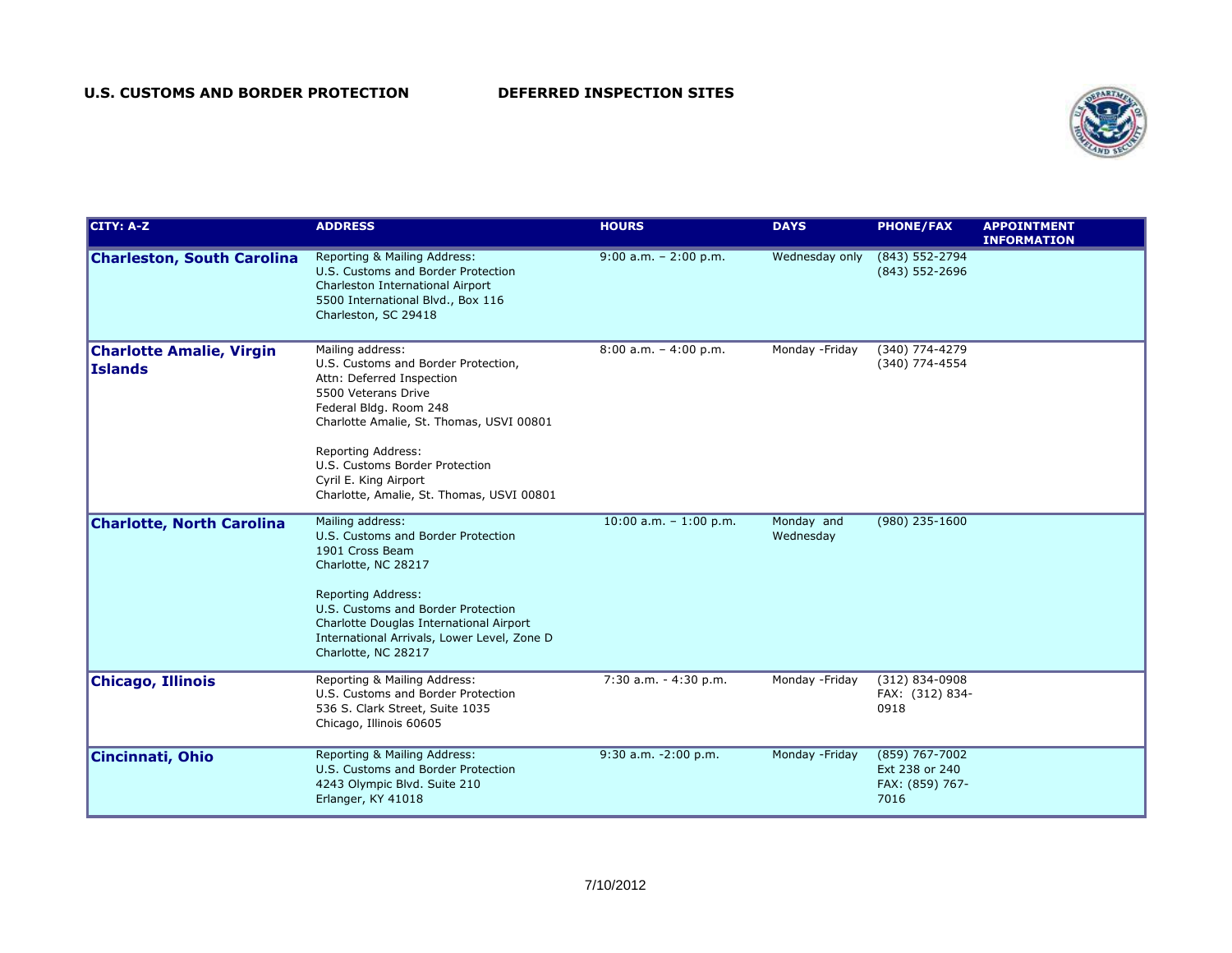

| <b>CITY: A-Z</b>        | <b>ADDRESS</b>                                                                                                                                                                                                                                                                                                     | <b>HOURS</b>             | <b>DAYS</b>           | <b>PHONE/FAX</b>                                        | <b>APPOINTMENT</b><br><b>INFORMATION</b>                                                                                   |
|-------------------------|--------------------------------------------------------------------------------------------------------------------------------------------------------------------------------------------------------------------------------------------------------------------------------------------------------------------|--------------------------|-----------------------|---------------------------------------------------------|----------------------------------------------------------------------------------------------------------------------------|
| <b>Cleveland, Ohio</b>  | Mailing Address:<br>Deferred Inspections<br>6747 Engle Road<br>Middleburg Heights OH 44130<br>Reporting Address:<br>U.S. Customs and Border Protection<br>Cleveland Hopkins International Airport<br>5300 Riverside Drive<br>Cleveland, Ohio 44135                                                                 | $10:00 a.m. - 2:00 p.m.$ | Monday - Friday       | $(216)-267-3600$<br>option 2<br>FAX: (216) 267-<br>7274 | Advise applicant to call for<br>an appointment.<br>Please obtain an accurate<br>address and phone number<br>for applicant. |
| <b>Dallas, Texas</b>    | Mailing address:<br>U.S. Customs and Border Protection<br>P.O. Box 619050<br>DFW Airport, TX 75261<br><b>Reporting Address:</b><br>U.S. Customs and Border Protection<br>7501 Esters Blvd, Suite 160<br>Irving TX 75063                                                                                            | $8:30$ a.m. - 2:00 p.m.  | Monday - Friday       | (972) 870-7495                                          |                                                                                                                            |
| <b>Denver, Colorado</b> | Mailing address:<br>U.S. Customs and Border Protection - Deferred<br>Inspections<br>24735 E. 75th Ave., Suite 100<br>Denver, CO 80249<br>Reporting Address:<br>U.S. Customs and Border Protection<br>Denver International Airport<br>Main Terminal - International Arrivals<br>8500 Pena Blvd.<br>Denver, CO 80249 | 10:00 a.m. $- 2:00$ p.m. | Monday - Friday       | $(303)$ 342-7440<br>Ext 0<br>FAX: (303) 342-<br>7407    |                                                                                                                            |
| <b>Des Moines, Iowa</b> | Reporting & Mailing Address:<br>U.S. Customs and Border Protection<br>6000 Fleur Drive<br>Des Monies, IA 50321                                                                                                                                                                                                     | 10:00 a.m. $-3:00$ p.m.  | Tuesday &<br>Thursday | $(515)$ 284-4403                                        | Advise applicant to call for<br>an appointment.<br>Please obtain an accurate<br>address and phone number<br>for applicant. |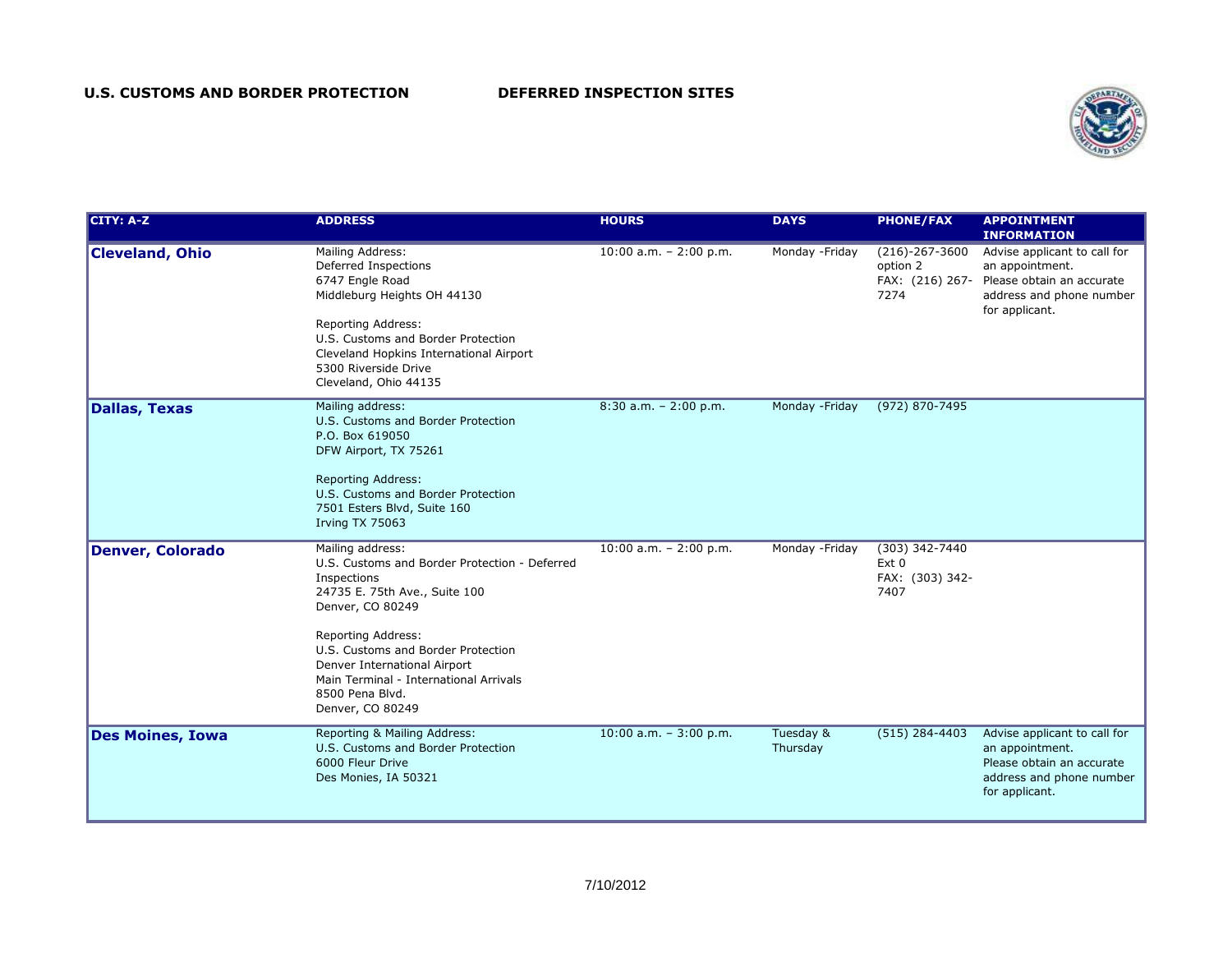

| <b>CITY: A-Z</b>             | <b>ADDRESS</b>                                                                                                                                                                                             | <b>HOURS</b>                                        | <b>DAYS</b>                        | <b>PHONE/FAX</b>                                     | <b>APPOINTMENT</b><br><b>INFORMATION</b>                                |
|------------------------------|------------------------------------------------------------------------------------------------------------------------------------------------------------------------------------------------------------|-----------------------------------------------------|------------------------------------|------------------------------------------------------|-------------------------------------------------------------------------|
| <b>Detroit, Michigan</b>     | Mailing address:<br>U.S. Customs and Border Protection<br>Detroit Metropolitan Airport, Attn: Deferred<br>Inspections<br>2596 World Gateway Place<br>Detroit, MI 48242                                     | 10:00 a.m. $-6:00$ p.m.                             | Monday - Friday<br>Closed Holidays | (734) 247-4901                                       | Individuals should be<br>encouraged to call and<br>confirm appointment. |
|                              | <b>Reporting Address:</b><br>Detroit Metropolitan Airport,<br>McNamara Terminal, Lower Level, Int'l. Arrivals,<br>Romulus, MI<br>2596 World Gateway Place<br>Detroit, MI 48242                             |                                                     |                                    |                                                      |                                                                         |
| <b>El Paso, Texas</b>        | Reporting & Mailing Address:<br>Ysleta Port-of-Entry<br>U.S. Customs and Border Protection<br>Attn: Deferred Inspections<br>Building A, Information Window<br>797 South Zaragosa Road<br>El Paso, TX 79907 | $8:00$ a.m. $-4:00$ p.m.                            | Monday - Friday                    | $(915) 872 - 3463$<br>(915) 872-3474                 |                                                                         |
| Eureka, California           | Reporting & Mailing Address:<br>U. S. Customs and Border Protection<br>317 Third Street, Suite 6<br>Eureka, CA 95501                                                                                       | $9:00$ a.m. $-4:00$ p.m.                            |                                    | Monday - Friday (707) 442-4822                       |                                                                         |
| <b>Great Falls, Montana</b>  | Reporting & Mailing Address:<br>U.S. Customs and Border Protection<br><b>Great Falls Airport</b><br>1600 Airport Drive<br>Great Falls, MT 59404-5501                                                       | 8:00 a.m. - 4:00 p.m.                               | Monday - Friday                    | $(406)453 - 0861$<br>FAX: (406)453-<br>5688          |                                                                         |
| Guam                         | Reporting & Mailing Address:<br>U.S. Customs and Border Protection<br>Guam International Airport<br>355 Chalan Pasajero, Route 10-A, Suite 333<br>Tamuning, Guam 96913                                     | $8:00$ a.m. - 1:00 p.m.<br>$7:00$ p.m. $-9:00$ p.m. | Monday -<br>Saturday               | 011 (671) 642-<br>7611<br>FAX: 011 (671)<br>642-7606 |                                                                         |
| <b>Hartford, Connecticut</b> | Reporting & Mailing Address:<br>U.S. Customs and Border Protection<br>Hartford Bradley International Airport<br><b>International Arrivals Building</b><br>Windsor Locks CT 06096                           | $9:00$ a.m. $-1:00$ p.m.                            | Tuesday -<br>Thursday              | (860) 292-1314                                       |                                                                         |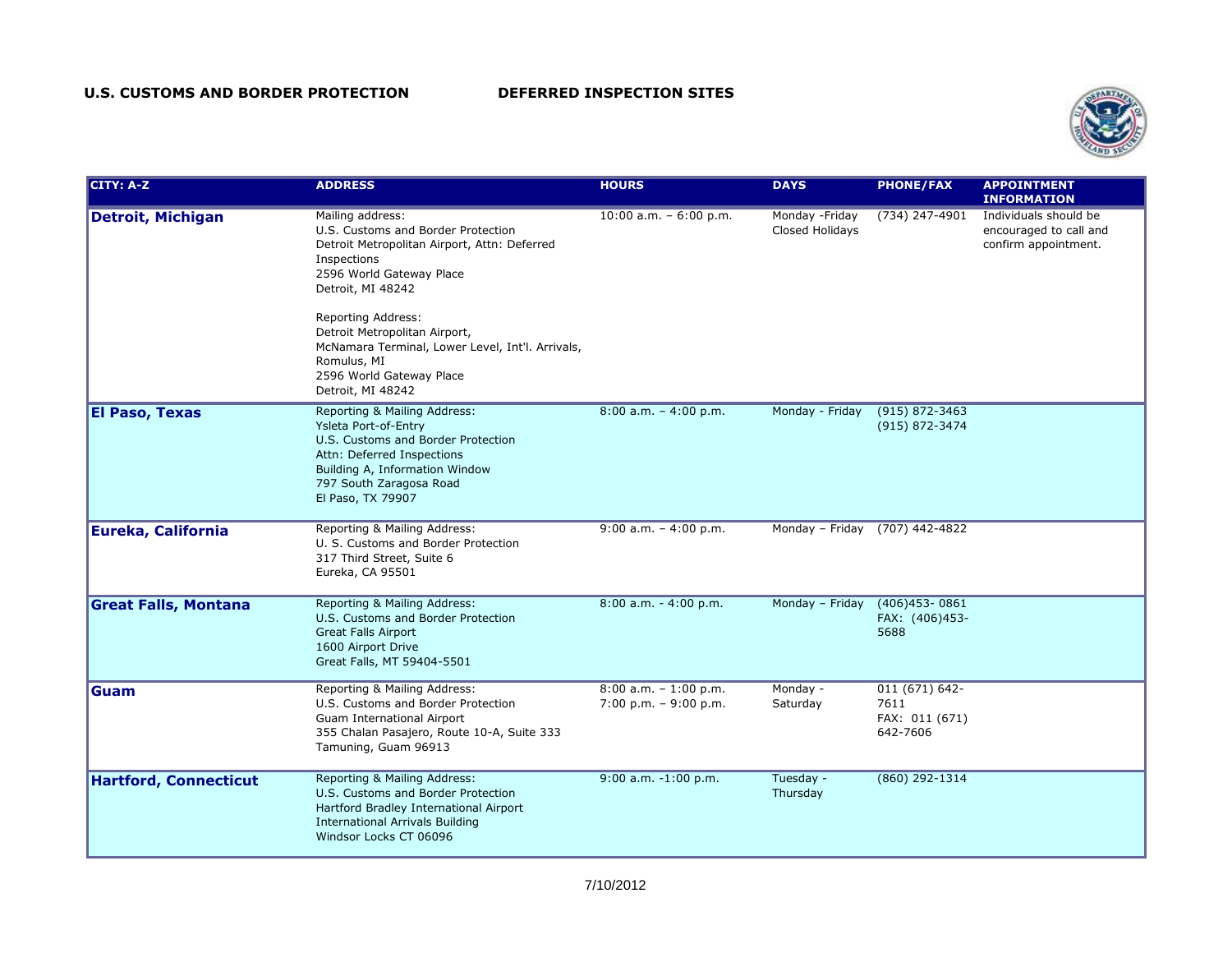

| <b>CITY: A-Z</b>                 | <b>ADDRESS</b>                                                                                                                                                                     | <b>HOURS</b>             | <b>DAYS</b>                  | <b>PHONE/FAX</b>                              | <b>APPOINTMENT</b><br><b>INFORMATION</b>                                |
|----------------------------------|------------------------------------------------------------------------------------------------------------------------------------------------------------------------------------|--------------------------|------------------------------|-----------------------------------------------|-------------------------------------------------------------------------|
| <b>Highgate Springs, Vermont</b> | Reporting & Mailing Address:<br>U.S. Customs and Border Protection<br>Highgate Springs Port of Entry<br>482 Welcome Center Rd.<br>Swanton, VT 05488                                | $9:00$ a.m. $-4:00$ p.m. | Monday - Friday              | (802) 868-3039                                |                                                                         |
| <b>Honolulu, Hawaii</b>          | Reporting & Mailing Address:<br>U.S. Customs and Border Protection<br>Honolulu International Airport<br>300 Rodgers Blvd.<br>Service Center, First Level<br>Honolulu, HI 96819     | 11:00 a.m. $- 2:00$ p.m. | Monday - Friday              | (808) 237-4601<br>FAX: (808) 237-<br>4762     |                                                                         |
| <b>Houlton, Maine</b>            | Reporting & Mailing Address:<br>U.S. Customs and Border Protection<br>27 Customs Loop<br>Houlton, ME 04730                                                                         | $8:00$ a.m. $-4:00$ p.m. |                              | Monday - Friday (207) 532-2131                |                                                                         |
| <b>Houston, Texas</b>            | Reporting & Mailing Address:<br>U.S. Customs and Border Protection<br>19581 Lee Road<br>Humble, Texas 77338                                                                        | $8:00$ a.m. $-4:00$ p.m. | Monday - Friday              | $(281)$ 443-4350<br>Ext: 221                  |                                                                         |
| Indianapolis, Indiana            | Reporting & Mailing Address:<br>U.S. Customs and Border Protection<br>6801 Pierson Drive<br>Indianapolis, IN 46241                                                                 | $8:30$ a.m. $-3:30$ p.m. | Monday - Friday              | $(317)$ 248-4060<br>FAX: (317) 248-<br>4174   |                                                                         |
| Jacksonville, Florida            | Reporting and Mailing address:<br>U.S. Customs and Border Protection<br>Deferred Inspections Office<br><b>Blount Island</b><br>5160 William Mills Street<br>Jacksonville, FL 32226 | 8:00 a.m. -12:00 p.m.    | Wednesday and<br>Friday only | (904) 757-6302,<br>x231                       | Individuals should be<br>encouraged to call and<br>confirm appointment. |
| Juneau, Alaska                   | Reporting & Mailing Address:<br>Juneau International Airport<br>1873 Shell Dr., Ste. 116<br>Juneau, AK 99801                                                                       | $8:30$ a.m. $-4:30$ p.m. | Monday - Friday              | $(907) 586 - 7211$<br>FAX: (907) 586-<br>9309 |                                                                         |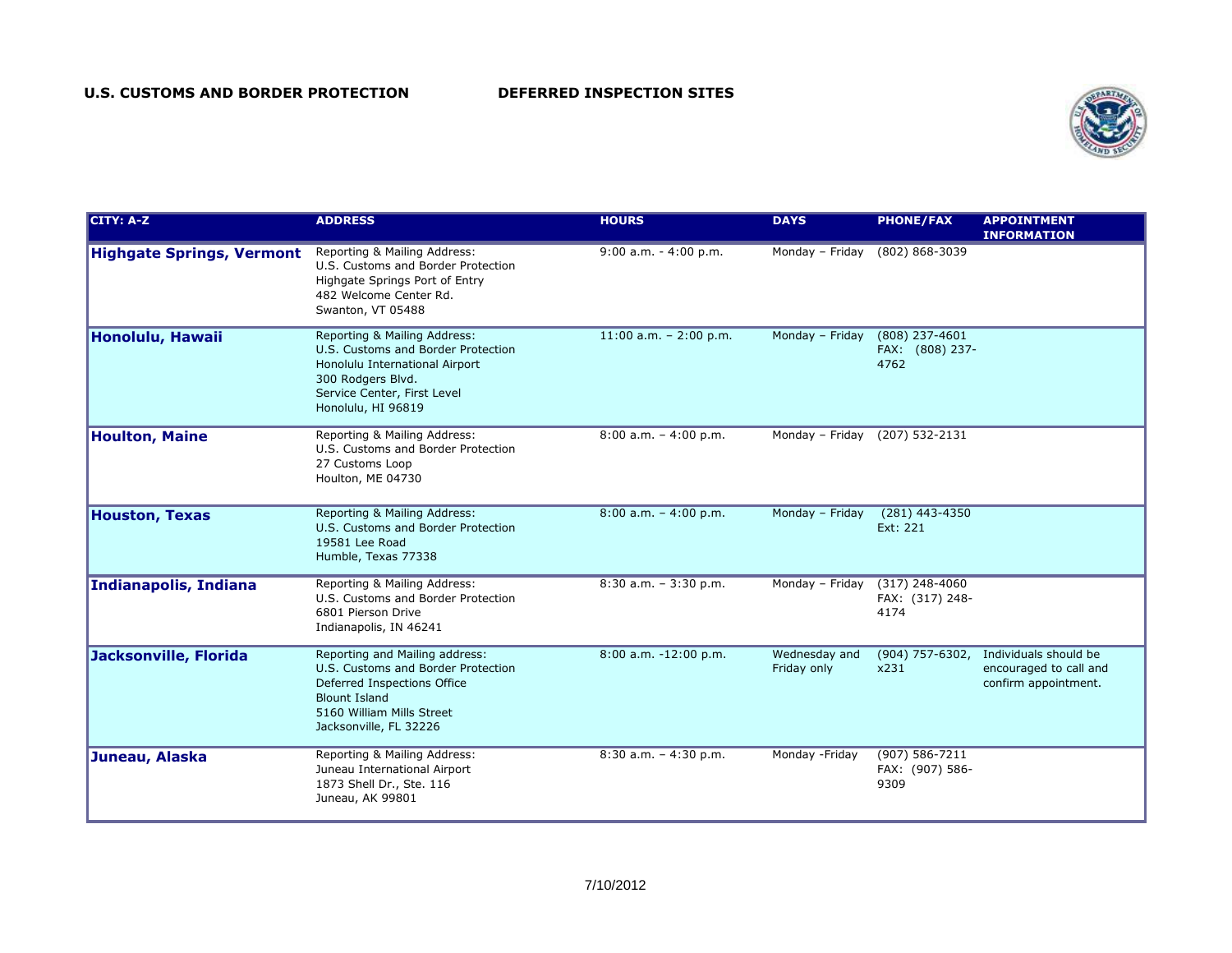

| <b>CITY: A-Z</b>             | <b>ADDRESS</b>                                                                                                                                                                                                                                                              | <b>HOURS</b>                                                       | <b>DAYS</b>                                                                             | <b>PHONE/FAX</b>                     | <b>APPOINTMENT</b><br><b>INFORMATION</b>  |
|------------------------------|-----------------------------------------------------------------------------------------------------------------------------------------------------------------------------------------------------------------------------------------------------------------------------|--------------------------------------------------------------------|-----------------------------------------------------------------------------------------|--------------------------------------|-------------------------------------------|
| <b>Kansas City, Missouri</b> | Mailing address:<br>U.S. Customs and Border Protection<br>4100 Mulberry Drive, Suite 110<br>Kansas City, MO. 64116<br><b>Reporting Address:</b><br>U.S. Customs and Border Protection<br>Kansas City International Airport, Terminal C,<br>Gate 90<br>Kansas City, MO 64153 | By appointment only, call to<br>schedule.                          | By appointment<br>only, call to<br>schedule.                                            | $(816)$ 243-3682<br>$(816)$ 243-3676 |                                           |
| Ketchikan, Alaska            | Reporting & Mailing Address:<br>Federal Building<br>648 Mission St., Ste. 101<br>Ketchikan, AK 99901                                                                                                                                                                        | $8:00$ a.m. $-4:00$ p.m.                                           | 7 days per week (907)225-2254                                                           | FAX: (907) 225-<br>2288              |                                           |
| Kona, Hawaii                 | Mailing address:<br>73-100 Kupipi St.<br>Kailua-Kona, HI 97640-2644<br><b>Reporting Address:</b><br>U.S. Customs and Border Protection<br>Kailua-Kona International Airport, Building T-2<br>Kailua-Kona, HI 97640-2644                                                     | 11:00 a.m. -2:00 p.m.<br>By appointment only, call to<br>schedule. | 11:00 a.m. -2:00 (808) 334-1852<br>p.m.<br>By appointment<br>only, call to<br>schedule. |                                      | By appointment only, call to<br>schedule. |
| Las Vegas, Nevada            | Mailing address:<br>U.S. Customs and Border Protection<br>P.O Box 11049<br>Las Vegas, NV 89111-1049<br><b>Reporting Address:</b><br>U.S. Customs and Border Protection<br>McCarran International Airport,<br>Terminal 2<br>5757 Wayne Newton Blvd.<br>Las Vegas, NV 89119   | $8:00$ a.m. $-4:00$ p.m.                                           | Monday - Friday                                                                         | (702) 736-2253                       |                                           |
| Los Angeles, California      | Reporting & Mailing Address:<br>U.S. Customs and Border Protection<br>300 N. Los Angeles St., Room 2067<br>Los Angeles, CA 90012                                                                                                                                            | 8:00 a.m - 12:00 p.m.<br>1:00 p.m. $-4:00$ p.m.                    | Monday,<br>Tuesday,<br>Wednesday &<br>Friday (Closed<br>Thursday)                       | (213) 830-5972                       |                                           |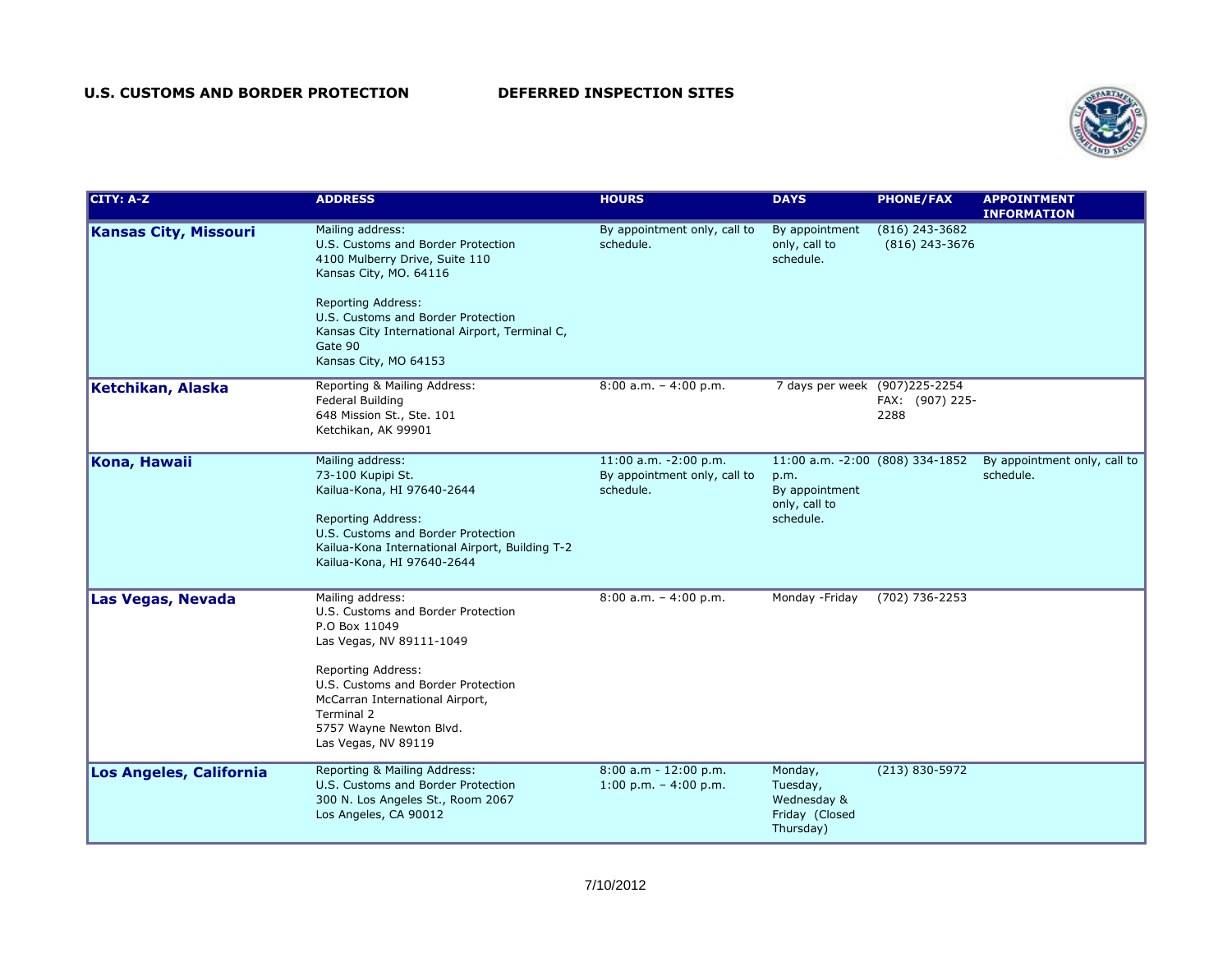

| <b>CITY: A-Z</b>            | <b>ADDRESS</b>                                                                                                                                                                                                                                              | <b>HOURS</b>                                                                    | <b>DAYS</b>                                                 | <b>PHONE/FAX</b>                          | <b>APPOINTMENT</b><br><b>INFORMATION</b>                                |
|-----------------------------|-------------------------------------------------------------------------------------------------------------------------------------------------------------------------------------------------------------------------------------------------------------|---------------------------------------------------------------------------------|-------------------------------------------------------------|-------------------------------------------|-------------------------------------------------------------------------|
| <b>Louisville, Kentucky</b> | Mailing address:<br>U.S. Customs and Border Protection, ATTN:<br>Deferred Inspections<br>650 Administration Drive<br>Louisville, KY 40209                                                                                                                   | Advise applicant to call for an Wednesdays only (502) 366-3398,<br>appointment. |                                                             | Ext 0                                     | Please obtain an accurate<br>address and phone number<br>for applicant. |
|                             | Reporting Address:<br>U.S. Customs and Border Protection<br>601 W. Broadway, Room 601<br>Louisville, KY 40202                                                                                                                                               |                                                                                 |                                                             |                                           |                                                                         |
| <b>McAllen, Texas</b>       | Reporting & Mailing Address:<br>U.S. Customs and Border Protection<br>McAllen-Miller International Airport<br>2500 South Bicentennial Street<br>McAllen, TX 78503                                                                                           | $8:00$ a.m. $-4:00$ p.m.                                                        | Monday - Friday                                             | $(956) 686 - 1920$                        |                                                                         |
| <b>Memphis, Tennessee</b>   | Reporting & Mailing Address:<br>U.S. Customs and Border Protection<br>3150 Tchulahoma, Suite 1<br>Memphis, TN 38118                                                                                                                                         | 8:00 a.m. -3:00 p.m.                                                            | Thursday only                                               | (901) 544-0290                            |                                                                         |
| Miami, Florida              | <b>USPS Mailing Address:</b><br>U.S. Customs and Border Protection<br>Office of Deferred Inspections- Miami<br>6601 NW 25 Street<br>Miami FL 33122<br>Reporting & Fed Ex Address:<br>U.S. Customs and Border Protection<br><b>General Aviation Facility</b> | 7:00 a.m. $-3:00$ p.m.                                                          | Monday - Friday                                             | (305) 526-2840<br>FAX: (305) 526-<br>2847 |                                                                         |
|                             | 3550 NW 57th Ave<br>Miami, FL. 33166                                                                                                                                                                                                                        |                                                                                 |                                                             |                                           |                                                                         |
| <b>Milwaukee, Wisconsin</b> | Mailing Address:<br>U.S. Customs and Border Protection<br>4915 S. Howell Avenue, Suite 200<br>Milwaukee, WI 53207                                                                                                                                           | 8:30 a.m. -2:00 p.m.                                                            | Tuesdays,<br>Wednesdays &<br>Thursdays<br>Closed on Federal | (414) 747-4590<br>FAX: (414) 486-<br>1810 | Individuals are encouraged<br>to call and verify<br>appointment.        |
|                             | <b>Reporting Address:</b><br>U.S. Customs and Border Protection<br>4915 South Howell Avenue, Suite 106<br>Milwaukee, Wisconsin 53207                                                                                                                        |                                                                                 | Holidays.                                                   |                                           |                                                                         |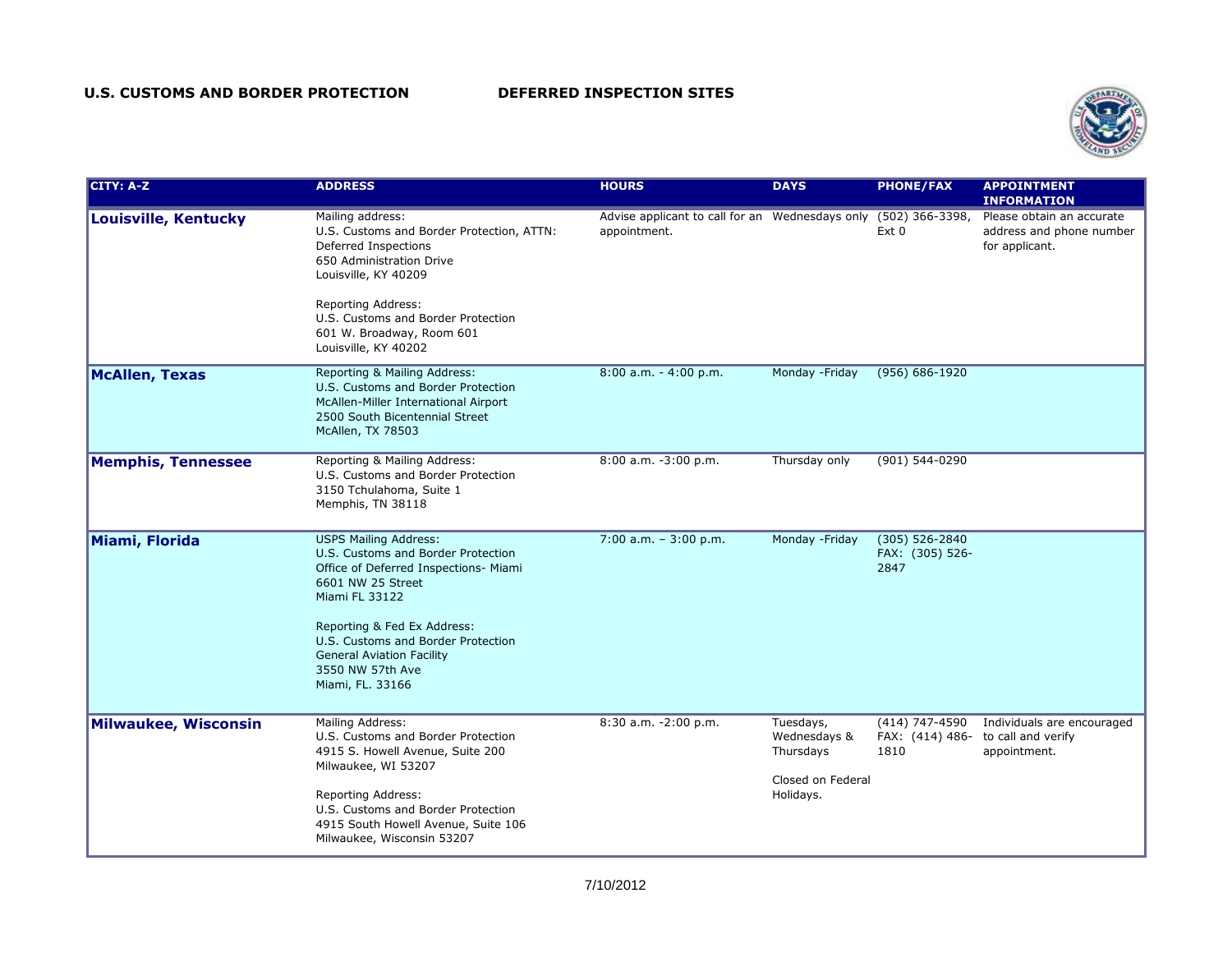

| <b>CITY: A-Z</b>              | <b>ADDRESS</b>                                                                                                                                                                                                                                                                                                                                                                                                                                                              | <b>HOURS</b>             | <b>DAYS</b>                           | <b>PHONE/FAX</b>                                                                                                                                                                                                                 | <b>APPOINTMENT</b><br><b>INFORMATION</b>                               |
|-------------------------------|-----------------------------------------------------------------------------------------------------------------------------------------------------------------------------------------------------------------------------------------------------------------------------------------------------------------------------------------------------------------------------------------------------------------------------------------------------------------------------|--------------------------|---------------------------------------|----------------------------------------------------------------------------------------------------------------------------------------------------------------------------------------------------------------------------------|------------------------------------------------------------------------|
| <b>Newark, New Jersey</b>     | Mailing Address:<br>U.S. Customs and Border Protection<br>Newark International Airport,<br>P.O. Box 70, Terminal B<br>Newark, NJ 07114<br><b>Reporting Address for Criminal Matters:</b><br>U.S. Customs and Border Protection<br>Newark International Airport,<br>Terminal C- International Arrivals<br>Newark, NJ 07114<br><b>Reporting Address for Non-Criminal Matters:</b><br>U.S. Customs and Border Protection<br>Newark International Airport,<br><b>Terminal B</b> | 8:00 a.m.-4:00 p.m.      | Monday - Friday                       | <b>For Criminal</b><br><b>Matters:</b><br>Office: 973-297-<br>6535<br>Fax: 973-565-<br>8040<br><b>For Non-</b><br><b>Criminal</b><br><b>Matters:</b><br>Office: 973-565-<br>8000 ext 8010 or<br>8011<br>973-565-<br>Fax:<br>8055 | Individuals should call and<br>verify time and date of<br>appointment. |
| <b>New Orleans, Louisiana</b> | Mailing address:<br>CBP Deferred Inspections<br>P.O. Box 20207<br>Kenner, LA 70141<br><b>Reporting Address:</b><br>Louis Armstrong International Airport<br>Ground Floor, CBP Office<br>900 Airline Hwy.<br>Kenner, LA 70062                                                                                                                                                                                                                                                | 9:00 a.m.-11:00 a.m.     | Tuesday,<br>Wednesday and<br>Thursday | $(504)$ 467-1713                                                                                                                                                                                                                 |                                                                        |
| <b>New York, New York</b>     | Reporting & Mailing Address:<br>U.S. Customs and Border Protection<br>Deferred Inspections Unit American Airlines -<br><b>Terminal Eight</b><br>1st Floor Arrivals Area - Room 11-161<br>JFK International Airport<br>Jamaica, NY 11430                                                                                                                                                                                                                                     | $9:00$ a.m. $-2:00$ p.m. | Monday<br>-Thursday                   | (718) 553-5499<br>(718) 553-2919<br>FAX: (718) 553-<br>0228                                                                                                                                                                      |                                                                        |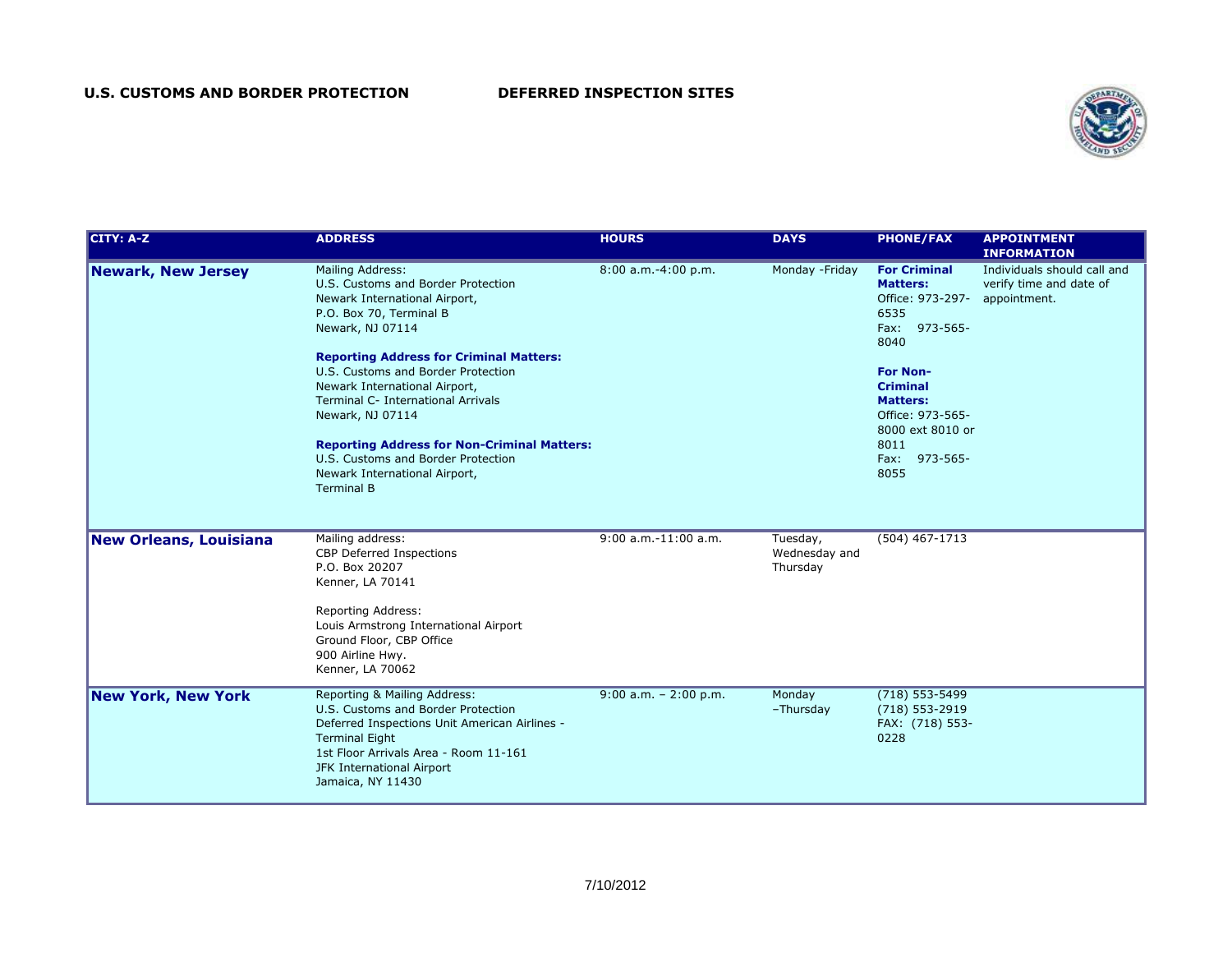

| <b>CITY: A-Z</b>             | <b>ADDRESS</b>                                                                                                                                                                                                               | <b>HOURS</b>               | <b>DAYS</b>                         | <b>PHONE/FAX</b>                          | <b>APPOINTMENT</b><br><b>INFORMATION</b>                                                                                   |
|------------------------------|------------------------------------------------------------------------------------------------------------------------------------------------------------------------------------------------------------------------------|----------------------------|-------------------------------------|-------------------------------------------|----------------------------------------------------------------------------------------------------------------------------|
| Norfolk, Virginia            | Mailing address:<br>U.S. Customs and Border Protection<br>101 East Main Street (Customs House)<br>Norfolk, VA 23510<br><b>Reporting Address:</b><br>Norfolk International Airport<br>2200 Norview Avenue<br>Norfolk VA 23518 | $9:00$ a.m. - $3:00$ p.m.  | call for<br>appointment.            | Wednesdays only, (757) 858-6102           |                                                                                                                            |
| Oklahoma City, Oklahoma      | Reporting & Mailing Address:<br>U.S. Customs and Border Protection<br>4300 Highline Blvd., Suite 250<br>Oklahoma City, OK 73108                                                                                              | 10:00 a.m. $-3:00$ p.m.    | Wednesday only                      | $(405)$ 942-3405                          |                                                                                                                            |
| Omaha, Nebraska              | Reporting & Mailing Address:<br>U.S. Customs and Border Protection<br>5229 Boeing Court<br>Omaha, NE 68110                                                                                                                   | $10:00$ a.m. $-3:00$ p.m.  | Monday - Friday                     | (402) 341-0240                            | Advise applicant to call for<br>an appointment.<br>Please obtain an accurate<br>address and phone number<br>for applicant. |
| <b>Orlando, Florida</b>      | Reporting & Mailing Address:<br>U.S. Customs and Border Protection<br>Deferred Inspections Office<br>9076 Binnacle Way<br>Orlando, FL 32827                                                                                  | 8:00 a.m. -2:00 p.m.       | Monday - Friday                     | $(407)$ 240-4462<br>ext. 244              |                                                                                                                            |
| <b>Pembina, North Dakota</b> | Reporting & Mailing Address:<br>U.S. Customs and Border Protection<br>Pembina Port-of-Entry<br>10980 I-29, Suite 1<br>Pembina, ND 58271                                                                                      | 8:00 a.m. -12:00 p.m.      | Tuesday,<br>Wednesday &<br>Thursday | (701) 825-6722<br>FAX: (701) 825-<br>6567 |                                                                                                                            |
| Philadelphia, Pennsylvania   | Reporting & Mailing Address:<br>Philadelphia International Airport,<br>U.S. Customs and Border Protection<br>Terminal A West,<br><b>International Arrivals</b><br>Philadelphia, PA 19153                                     | $9:00$ a.m. - $12:00$ p.m. | Monday - Friday                     | $(215) 594 - 4100$                        |                                                                                                                            |
| <b>Phoenix, Arizona</b>      | Reporting & Mailing Address:<br>U.S. Customs and Border Protection<br>1330 S. 16th Street<br>Phoenix, AZ 85034                                                                                                               | 11:00 a.m. $-3:00$ p.m.    | Tuesday -<br>Wednesday              | $(602)$ 462-2556                          |                                                                                                                            |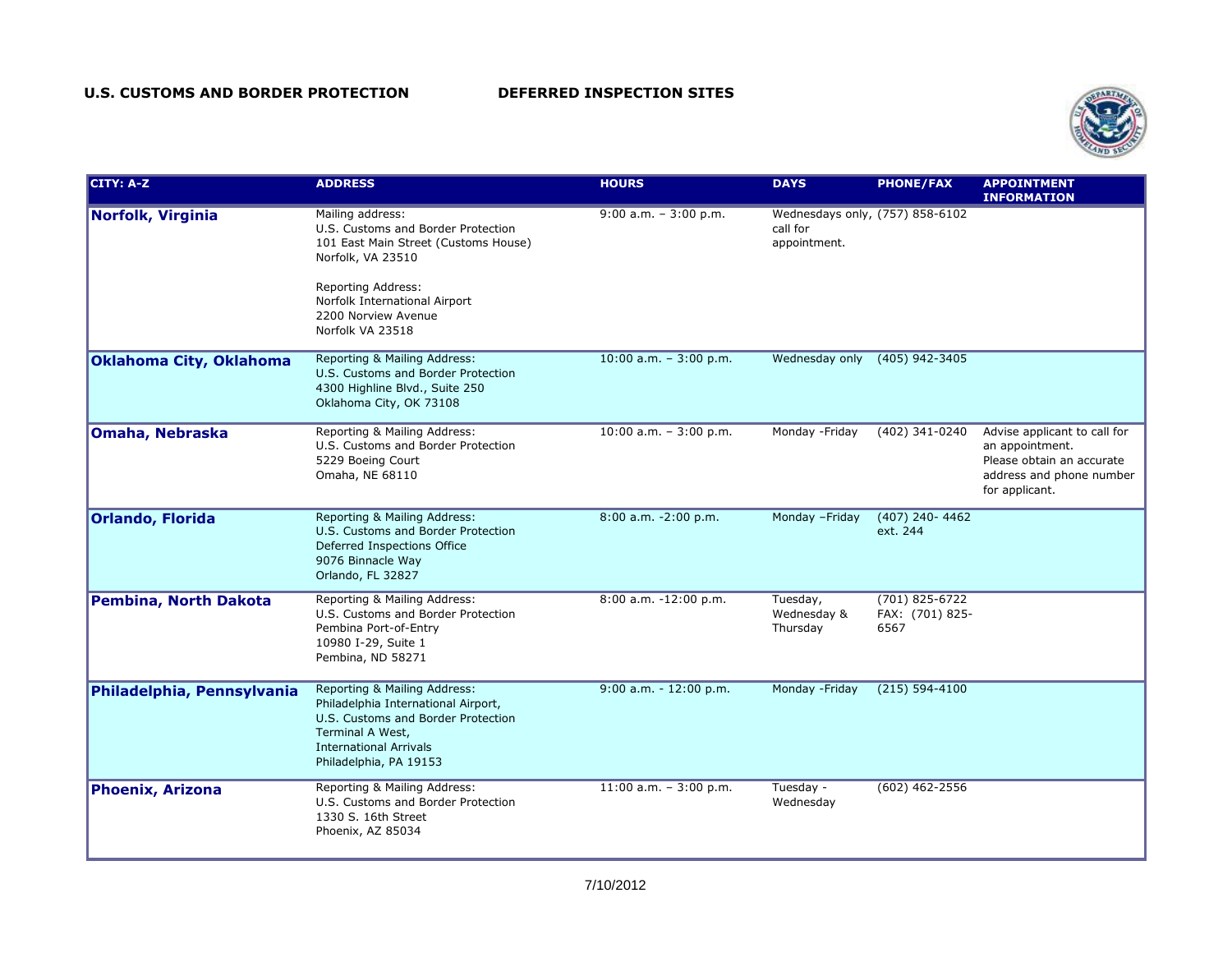

| <b>CITY: A-Z</b>                | <b>ADDRESS</b>                                                                                                                                                                                                                                                                                                                                                                                                       | <b>HOURS</b>             | <b>DAYS</b>                                        | <b>PHONE/FAX</b>                              | <b>APPOINTMENT</b><br><b>INFORMATION</b> |
|---------------------------------|----------------------------------------------------------------------------------------------------------------------------------------------------------------------------------------------------------------------------------------------------------------------------------------------------------------------------------------------------------------------------------------------------------------------|--------------------------|----------------------------------------------------|-----------------------------------------------|------------------------------------------|
| Pittsburgh, Pennsylvania        | Reporting & Mailing Address:<br>U.S. Customs and Border Protection<br>Pittsburgh International Airport<br>Cargo Building A<br>700 Airside Drive<br>Moon Township, PA 15108                                                                                                                                                                                                                                           | $9:00$ a.m. $-4:00$ p.m. | Tuesday-<br>Thursday<br>Call for an<br>appointment | $(412)$ 472-0715<br>(412) 472-0717            |                                          |
| <b>Portland, Maine</b>          | Reporting & Mailing Address:<br>U.S. Customs and Border Protection<br>155 Gannett Drive<br>South Portland, ME 04106                                                                                                                                                                                                                                                                                                  | 10:00 a.m.-2:00 p.m.     | Monday - Friday                                    | $(207)$ 771-3612                              |                                          |
| <b>Portland, Oregon</b>         | Mailing Address:<br>U.S. Customs and Border Protection<br>Deferred Inspection Unit<br>PO Box 55580<br>Portland, OR 97238-5580<br><b>For Express Mailing:</b><br><b>U.S. Customs and Border Protection</b><br><b>Deferred Inspection Unit</b><br>8337 NE Alderwood Road<br>Portland, OR 97220<br><b>Reporting Address:</b><br>U.S. Customs and Border Protection<br>511 N.W. Broadway, Room 117<br>Portland, OR 97209 | 10:00 a.m. -12:00 p.m.   | Thursday only                                      | $(503)$ 326-3409                              |                                          |
| <b>Providence, Rhode Island</b> | Reporting & Mailing Address:<br>U.S. Customs and Border Protection<br>300 Jefferson Blvd; Suite 106<br>Warwick, RI 02886                                                                                                                                                                                                                                                                                             | 11:00 a.m. -3:00 p.m.    | Tuesday -<br>Thursday                              | (401) 732-6701                                |                                          |
| <b>Raleigh, North Carolina</b>  | Mailing Address:<br>U.S. Customs and Border Protection<br>P.O. Box 90489<br>Raleigh, NC 27675<br><b>Reporting Address:</b><br>U.S. Customs and Border Protection<br>Raleigh Durham International Airport<br>2400 Terminal Boulevard<br>Terminal Two, Lower Level<br>Morrisville, NC 27623                                                                                                                            | 9:00 a.m. -2:00 p.m.     | Monday- Friday                                     | $(919) 674 - 3400$<br>FAX: (919) 840-<br>0627 |                                          |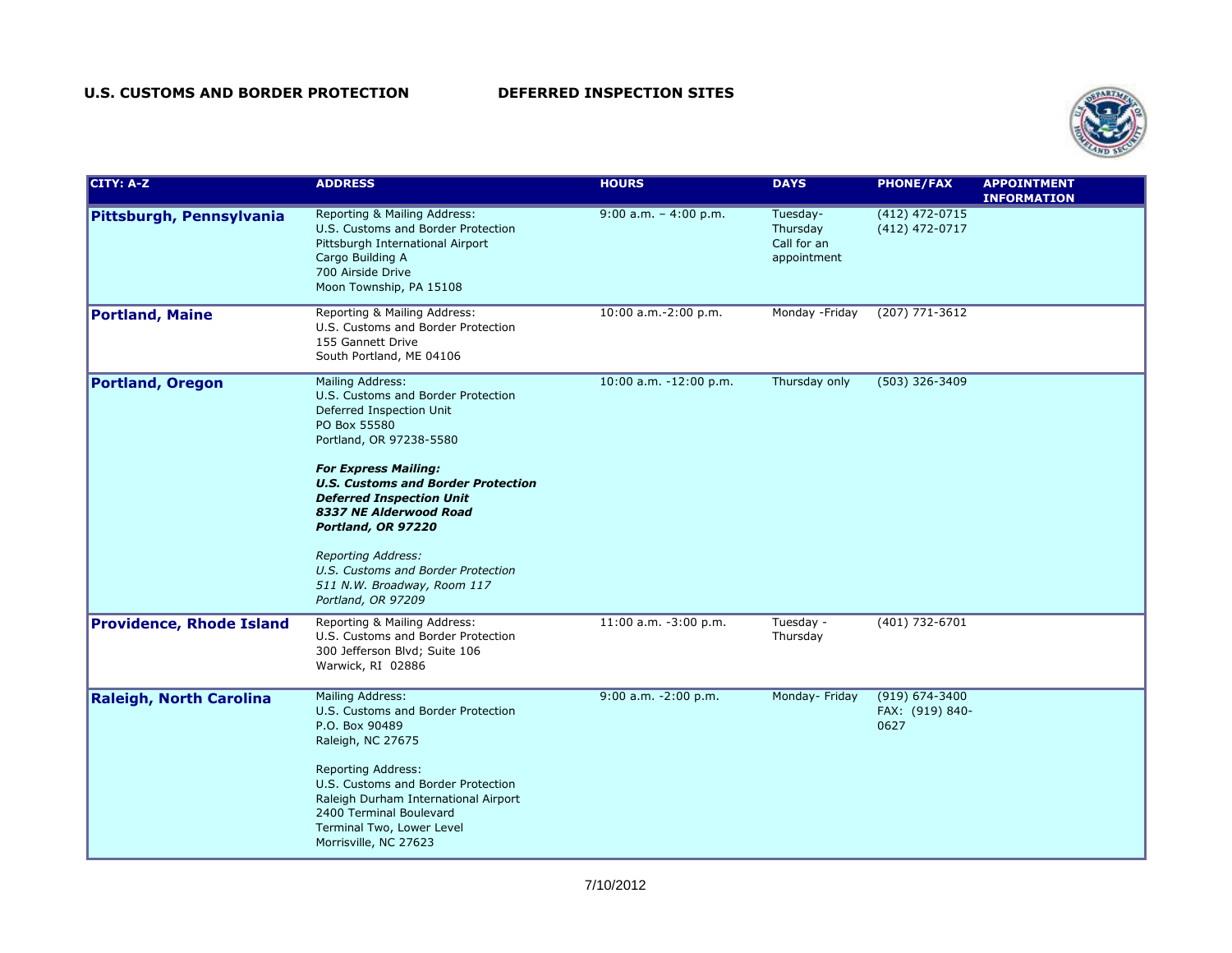

| <b>CITY: A-Z</b>                                                       | <b>ADDRESS</b>                                                                                                                                                                                                                         | <b>HOURS</b>          | <b>DAYS</b>           | <b>PHONE/FAX</b>                                                    | <b>APPOINTMENT</b><br><b>INFORMATION</b> |
|------------------------------------------------------------------------|----------------------------------------------------------------------------------------------------------------------------------------------------------------------------------------------------------------------------------------|-----------------------|-----------------------|---------------------------------------------------------------------|------------------------------------------|
| <b>Reno, Nevada</b>                                                    | Reporting & Mailing Address:<br>U.S. Customs and Border Protection<br>2220 Radar Street<br>Reno, NV 89502                                                                                                                              | 8:00 a.m. -4:00 p.m.  | Monday - Friday       | $(775) 784 - 5585$                                                  |                                          |
| Saipan, MP<br>(Commonwealth of the<br><b>Northern Mariana Islands)</b> | Reporting & Mailing Address:<br>U.S. Customs and Border Protection<br>Saipan International Airport<br>Marina Heights Bldg II<br>Saipan MP 96950                                                                                        | 10:00 a.m. -2:00 p.m. | Tuesday &<br>Thursday | (670) 288-0025                                                      |                                          |
| <b>Salt Lake City, Utah</b>                                            | Mailing address:<br>P.O. Box 22330<br>Salt Lake City, Utah 84122<br><b>Reporting Address:</b><br>U.S. Customs and Border Protection<br>Salt Lake City International Airport<br>3850 West Terminal Drive<br>Salt Lake City, Utah 84116  | 8:00 a.m. - 2:30 p.m. | Monday-Friday         | (801) 524-3445<br>Ext 289<br>FAX: (801)524-<br>4433                 |                                          |
| <b>San Antonio, Texas</b>                                              | Reporting & Mailing Address:<br>U.S. Customs and Border Protection<br>9800 Airport Blvd, Terminal 1, Room 1103<br>San Antonio, TX 78216<br>The Deferred Inspection office is adjacent to<br>baggage claim, across from lower elevator. | 12:00 p.m. -4:00 p.m. | Monday - Friday       | $(210)$ 821-6965                                                    |                                          |
| <b>San Diego, California</b>                                           | Reporting & Mailing Address:<br>U.S. Customs and Border Protection<br>610 W. Ash Street, Suite 1018<br>San Diego, CA 92101                                                                                                             | 8:00 a.m. -3:30 p.m.  | Monday - Friday       | $(619) 685 - 4336$                                                  |                                          |
| San Francisco, California                                              | Reporting & Mailing Address:<br>U.S. Customs and Border Protection<br>630 Sansome St. Room 1185<br>San Francisco, CA 94111-2280                                                                                                        | 7:45 a.m. - 3:00 p.m. | Monday -<br>Thursday  | $(415) 844 - 5227$<br>$(415) 844 - 5528$<br>FAX: (415) 844-<br>5235 |                                          |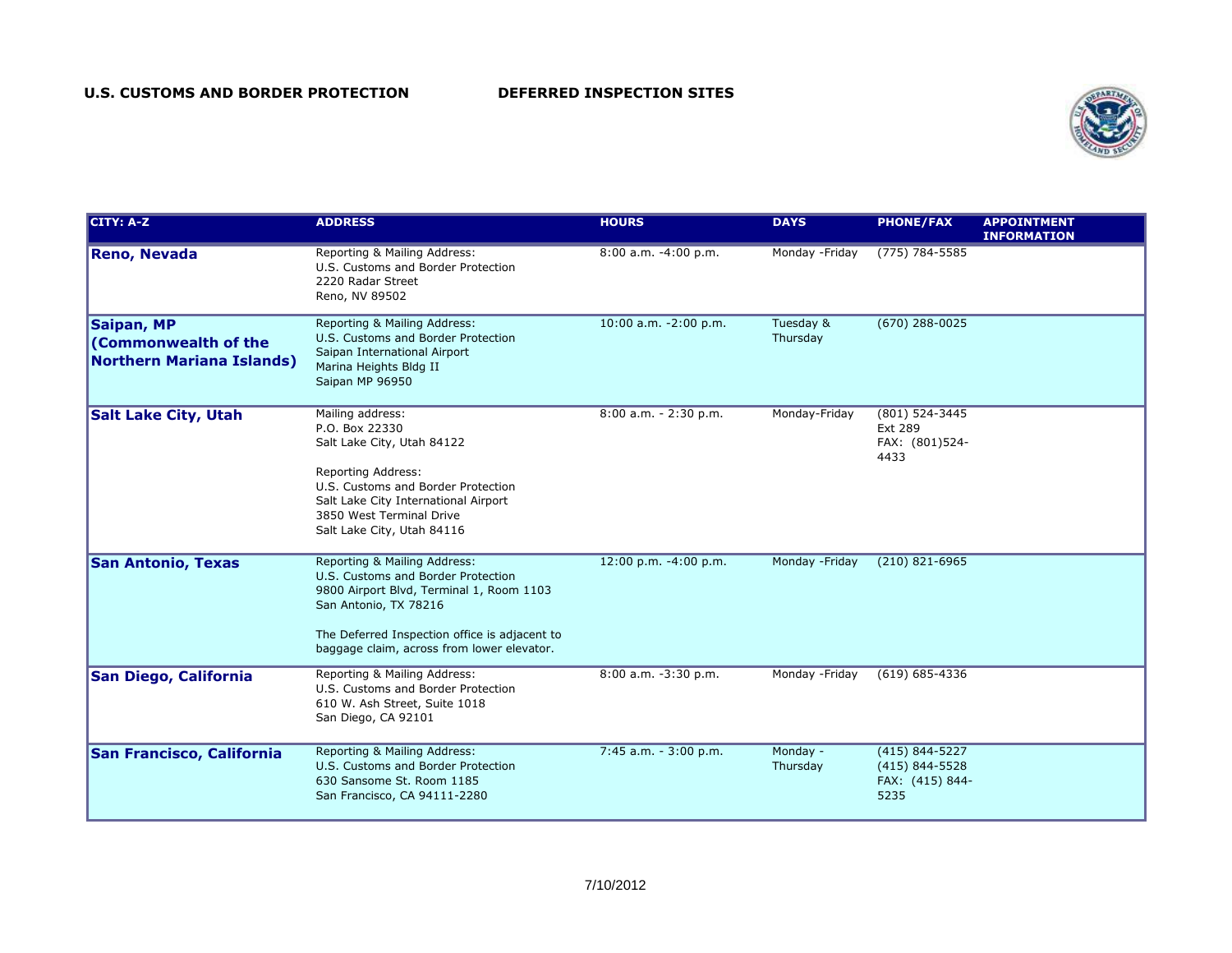

| <b>CITY: A-Z</b>                | <b>ADDRESS</b>                                                                                                                                                                                                                                                                                   | <b>HOURS</b>              | <b>DAYS</b>                          | <b>PHONE/FAX</b>                                   | <b>APPOINTMENT</b><br><b>INFORMATION</b>   |
|---------------------------------|--------------------------------------------------------------------------------------------------------------------------------------------------------------------------------------------------------------------------------------------------------------------------------------------------|---------------------------|--------------------------------------|----------------------------------------------------|--------------------------------------------|
| <b>San Juan, Puerto Rico</b>    | Mailing address:<br>U.S. Customs and Border Protection<br>#1 La Puntilla San Juan, PR 00901<br>Att: Deferred Inspection                                                                                                                                                                          | $9:00$ a.m. - $5:00$ p.m. | Monday - Friday                      | (787) 253-4520<br>(787) 253-4522<br>(787) 253-4523 |                                            |
|                                 | <b>Reporting Address:</b><br>U.S. Customs and Border Protection<br>Luis Munoz Marin International<br>Airport, American Airlines<br>Terminal "C", 3rd floor<br>Carolina, Puerto Rico                                                                                                              |                           |                                      |                                                    |                                            |
| <b>Santa Teresa, New Mexico</b> | Mailing Address:<br>U.S. Customs and Border Protection, Deferred<br>Inspections<br>P.O. Box 1439<br>Santa Teresa, NM 88008-1439<br><b>Reporting Address:</b><br>U.S. Customs and Border Protection<br>Santa Teresa Port of Entry<br>170 South Pete V. Domenici Highway<br>Santa Teresa, NM 88008 | 8:00 a.m.- 4:00 p.m.      | Monday - Friday                      | $(505) 589 - 0735$                                 |                                            |
| <b>Seattle, Washington</b>      | Reporting & Mailing Address:<br>U.S. Customs and Border Protection<br>7277 Perimeter Road, Room 114 (Box 11 for<br>USPS)<br>Seattle, WA 98108                                                                                                                                                    | 9:00 a.m.-3:00 p.m.       | Monday - Friday                      | $(206)$ 553-0667                                   | Individual should call for<br>appointment. |
| <b>Spokane, Washington</b>      | Reporting & Mailing Address:<br>U.S. Customs and Border Protection<br>Airport Office Center<br>5709 W. Sunset Highway Suite 204<br>Spokane, WA 99224                                                                                                                                             | $9:00$ a.m. - $3:00$ p.m. | Tuesday,<br>Wednesday &<br>Thursday. | $(509)$ 353-2833                                   | Individual should call for<br>appointment. |
| Sitka, Alaska                   | Reporting & Mailing Address:<br><b>Trotte Center</b><br>329 Harbor Dr., #206<br>Sitka, AK 99835                                                                                                                                                                                                  | 8:00 a.m.-4:00 p.m.       | Monday - Friday                      | (907) 747-3374<br>FAX: (907) 747-<br>3554          |                                            |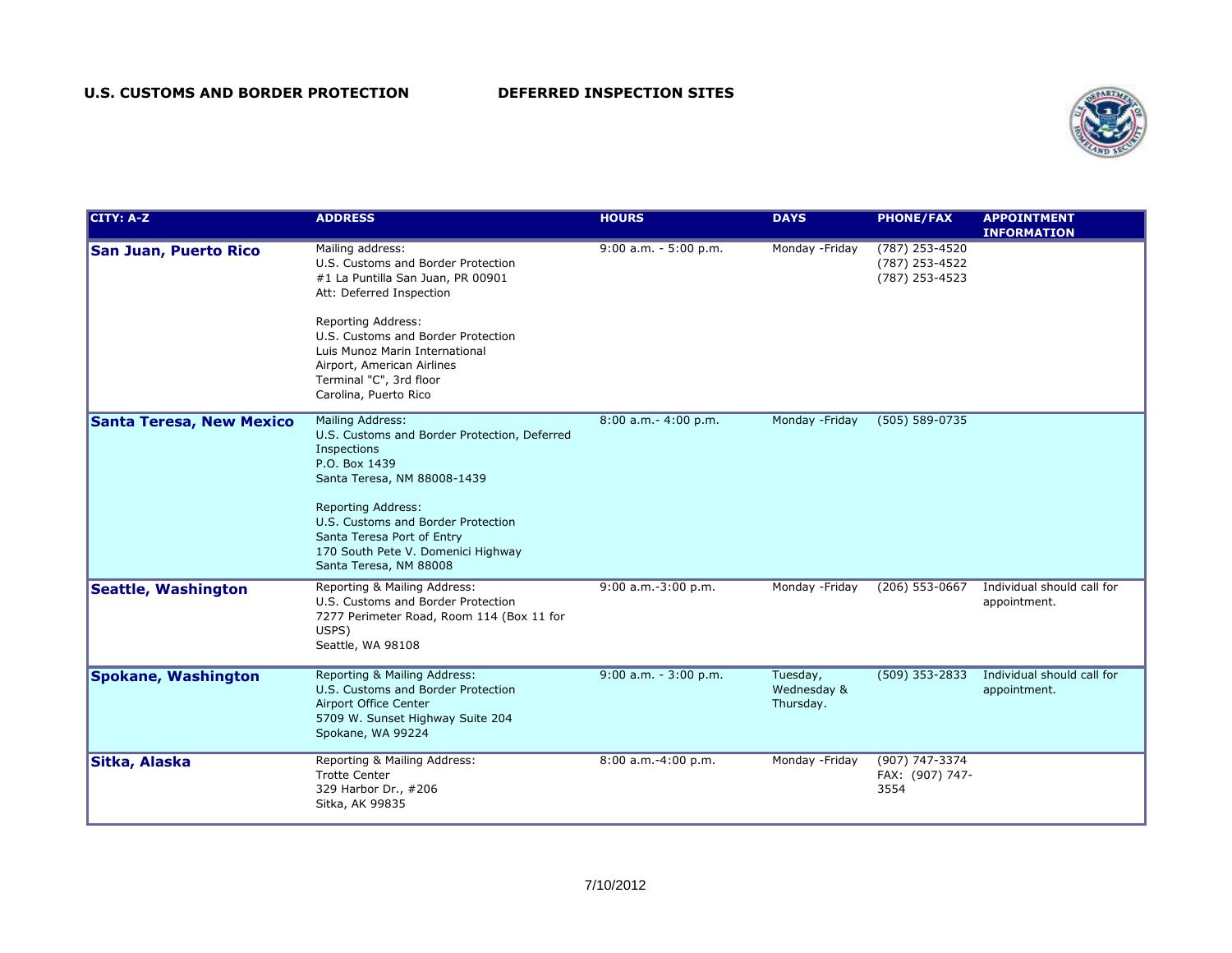

| <b>CITY: A-Z</b>                  | <b>ADDRESS</b>                                                                                                                                                                                                                                                                                                            | <b>HOURS</b>            | <b>DAYS</b>     | <b>PHONE/FAX</b>                                                               | <b>APPOINTMENT</b><br><b>INFORMATION</b> |
|-----------------------------------|---------------------------------------------------------------------------------------------------------------------------------------------------------------------------------------------------------------------------------------------------------------------------------------------------------------------------|-------------------------|-----------------|--------------------------------------------------------------------------------|------------------------------------------|
| <b>St. Croix, Virgin Islands</b>  | Reporting & Mailing Address:<br>U.S. Customs and Border Protection<br>Attn: Deferred Inspection<br>RR #2-9922<br>Henry E. Rohlsen Airport<br>Kingshill, St. Croix, U.S. Virgin Islands 00851                                                                                                                              | $8:00$ a.m. - 4:00 p.m. | Monday - Friday | (340) 778-1419<br>(340) 778-0216                                               |                                          |
| <b>St. Louis, Missouri</b>        | Mailing address:<br>U.S. Customs and Border Protection<br>4477 Woodson Road, Ste. 200<br>St. Louis, MO 63134 15<br>Reporting Address:<br>U.S. Customs and Border Protection<br>Lambert-St. Louis International Airport<br>East Terminal, Room E-1201<br>St. Louis, Missouri 63145                                         | 9:30 a.m. -2:30 p.m.    | Wednesday only  | (314) 890-9939<br>$(314)$ 428-2662<br>FAX: (314) 428-<br>5132                  |                                          |
| <b>St. Paul, Minnesota</b>        | Mailing Address:<br>U.S. Customs and Border Protection<br>7150 Humphrey Dr., Suite 2168<br>Minneapolis, MN 55450<br><b>Reporting Address:</b><br>U.S. Customs and Border Protection<br>Terminal 2, 2nd Floor<br>Minneapolis/St. Paul International Airport<br>Minneapolis/St. Paul, MN 55450                              | 9:00 a.m. -12:00 p.m.   | Monday-Friday   | $(612)$ 725-3480<br>FAX: (612) 725-<br>3842                                    |                                          |
| <b>St. Thomas, Virgin Islands</b> | Mailing address:<br>U.S. Customs and Border Protection, Attn.<br>Deferred Inspection<br>5500 Veterans Drive<br>Federal Bldg. Room 248<br>Charlotte Amalie, St. Thomas, USVI 00801<br><b>Reporting Address:</b><br>U.S. Customs and Border Protection<br>Cyril E. King Airport<br>Charlotte Amalie, St. Thomas, USVI 00801 | 8:00 a.m.- 4:00 p.m.    | Monday - Friday | St. John:<br>(340) 776-6397<br>St. Thomas:<br>(340) 774-4279<br>(340) 774-4554 |                                          |